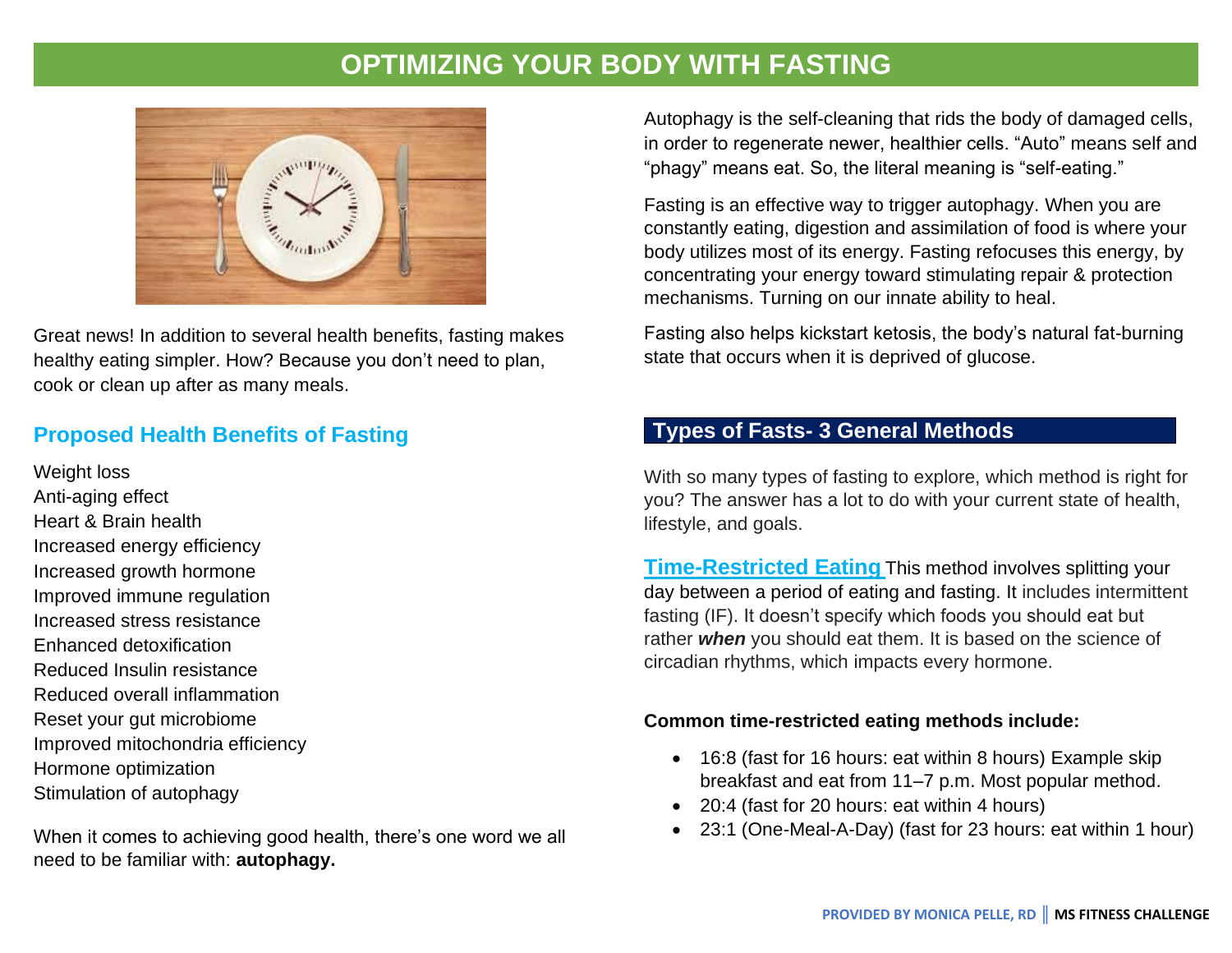# **OPTIMIZING YOUR BODY WITH FASTING**

**Alternate Day Fasting** Concept of fasting one day and feasting another. During the fasting periods, you eat either very little or nothing at all while boosting hydration.

Example: 5:2 Fasting Eating as you normally would for 5 days and limiting your calories to 500 (women) or 600 (men) calories on two non-consecutive days of the week.

**Prolonged or Extended Fasts** Fasting for longer than 1 day. This can include water only & bone broth fasts. There are potential benefits & risks with longer fasts.

Example: Fasting-Mimicking Diet (FMD) Allows you to eat throughout the day but heavily restricts your calorie intake to 500- 800 calories a day for several days. Can give you the benefits of a water-only fast without the struggle.

\*Please consult your doctor before embarking on a fasting plan.

### **Making Fasting Easier**

If you're just getting started, 12:12 Intermittent Fasting helps your body acclimate. This is especially important for people with hormonal imbalances, insulin resistance or women who are more sensitive to stress. As you become metabolically adapted, you can add hours to your fast.

#### **A sample schedule for getting started:**

- **Week 1:** 12 hours fasting each day (ex. 7 PM to 7 AM)
- **Week 2:** 14 hours fasting on weekdays: 12 hours on weekend
- **Week 3:** 16 hours fasting on the weekdays: 14 hours on weekend

**Week 4:** 16 hours of fasting every day of the week

### **Tips for making fasting easier:**

Get the support you need. Social and medical support.

Be prepared for food withdrawals. Many processed foods and drinks are addictive so a person may experience withdrawal symptoms as they eliminate them from their diet. Instead of giving up, keep going! Cravings and withdrawals will subside.

Lower your carb intake (particularly refined carbs) to decrease cravings & blood sugar swings. Stick to whole-food-based carbs (ex. sweet potatoes, berries, healthy grains, and beans).

Drink enough water to flush out toxins faster and stay energized. Aim for  $\frac{1}{2}$  your weight in ounces of water daily (160 lbs. = 80 oz).

Don't overexert. While fasting, keep strenuous exercise to a minimum. Removing toxins, and repairing damaged cells is a workout for your body. Getting plenty of rest is critical.

Stop eating 3 hours before bed! When you avoid late-night eating your body is able to improve digestion & sleep. When you don't sleep soundly, cravings are more pronounced. Your circadian clock influences the production of hormones for restorative sleep. Eating three hours before bed can work against hormonal balance.

Plan meals wisely. Unlike calorie restriction diets, fasting allows a person to eat until full. This conditions the body to know food is coming soon and to not go into starvation mode. The key is to enjoy healthy, nutritious meals when food is eaten. Avoiding sugar, and processed food is essential to reaping the benefits of a fast.

Don't expect too much from fasting alone. Results can stall if you have an unhealthy diet, high stress, poor sleep & high toxic load.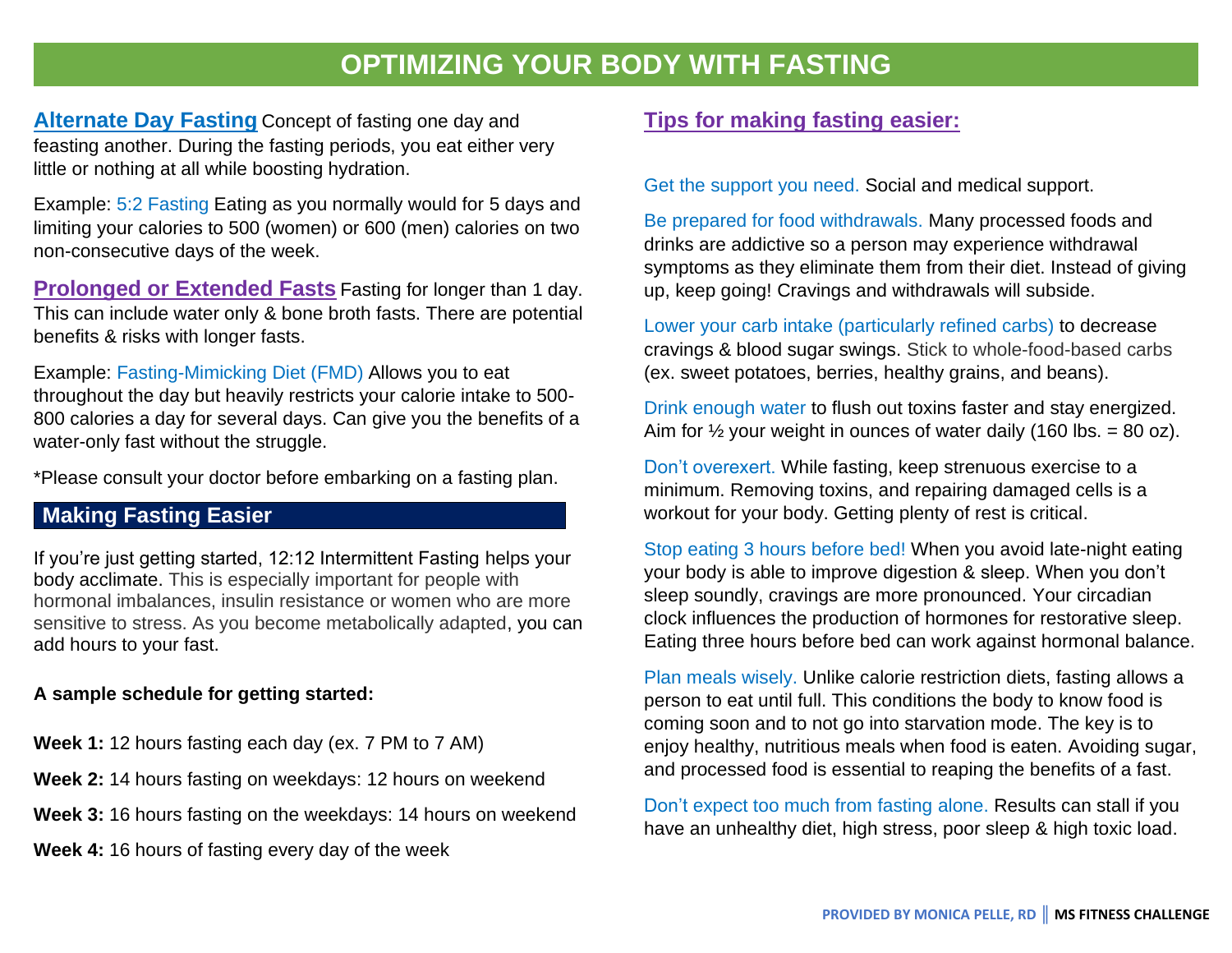# **OPTIMIZING YOUR BODY WITH FASTING**

Break longer fasts carefully. When coming off a fast, slowly incorporate healing foods back into the diet one at a time (ex. bone broth, blended soups and smoothies). The body (especially the digestive tract) is extra sensitive after a fast. It's an ideal time to determine foods sensitivities. Smell food, chew well, eat small portions of cooked soft foods, not raw.

Avoid eating too frequently, even in a shortened window. Snacks count as meals.

Experiment with adding fat to your coffee or tea. Start with a teaspoon of MCT oil to see how your body tolerates it and then work up to a tablespoon if you're feeling good.

# **Differences Between Men & Women**

Men's and women's bodies do not function the same way. Men tend to do better with longer fasting periods.

Women by nature are incredibly cyclical beings. Following menstrual cycle alone is a great way to use diet variation to support the needs of your body as it transitions through the month. It's generally the week leading up to menstruation that the body craves more carbohydrates. The body actually requires more insulin to make hormone conversions, so this is the right time to provide your body with higher carbohydrate foods. Fasting and eating low carb are not recommended the week before menstruation.

**Crescendo Fasting for Women** Not all women need crescendo fasting. But this gentler approach helps the body more easily adapt to fasting. Especially for women with adrenal, thyroid and blood sugar issues.

#### **Rules of Crescendo Fasting:**

- 1. Fast on 2–3 nonconsecutive days/week (ex Tues, Thurs, Sat)
- 2. On fasting days, do yoga, stretching or light cardio.
- 3. Ideally, fast for 12–16 hours. If you can't tolerate with blood sugar, do liquids like fresh vegetable juice or bone broth.
- 4. Eat normally on your intense exercise days.
- 5. Drink plenty of water. (Tea and coffee are okay, without added milk or sweetener)
- 6. After 2 weeks, feel free to add one more day of fasting.

# **Diet Variation: A Key to Results**

When we change our diet, the body undergoes an adaptation period. Like cross-training, it's the new challenge that incites change. Once the body adapts to the change, however, we often see a plateau when it comes to benefits if the routine remains the same. The key to prevent plateau's is quite simple: keep the body guessing. Being stuck in feast mode with the same type of diet requires no adaptation. Adaptation through diet variation can produce amazing results.

#### Cycles can be based on **weekly, monthly, or seasonal rotation.**

Diet variation is, varying the diet using a low carb (ketogenic) diet, and incorporating at least one feast day, and at least one famine day, per week. A feast day can be an increase of carbs, or of protein, or even just a general increase in calories. A 'famine day' is one meal or a day of total fasting. There are different versions of diet variation, which you can tailor to your individual needs and also change over time as your body adapts and gets more metabolically flexible. A bonus is that our microbiome adapts to diet variation too.